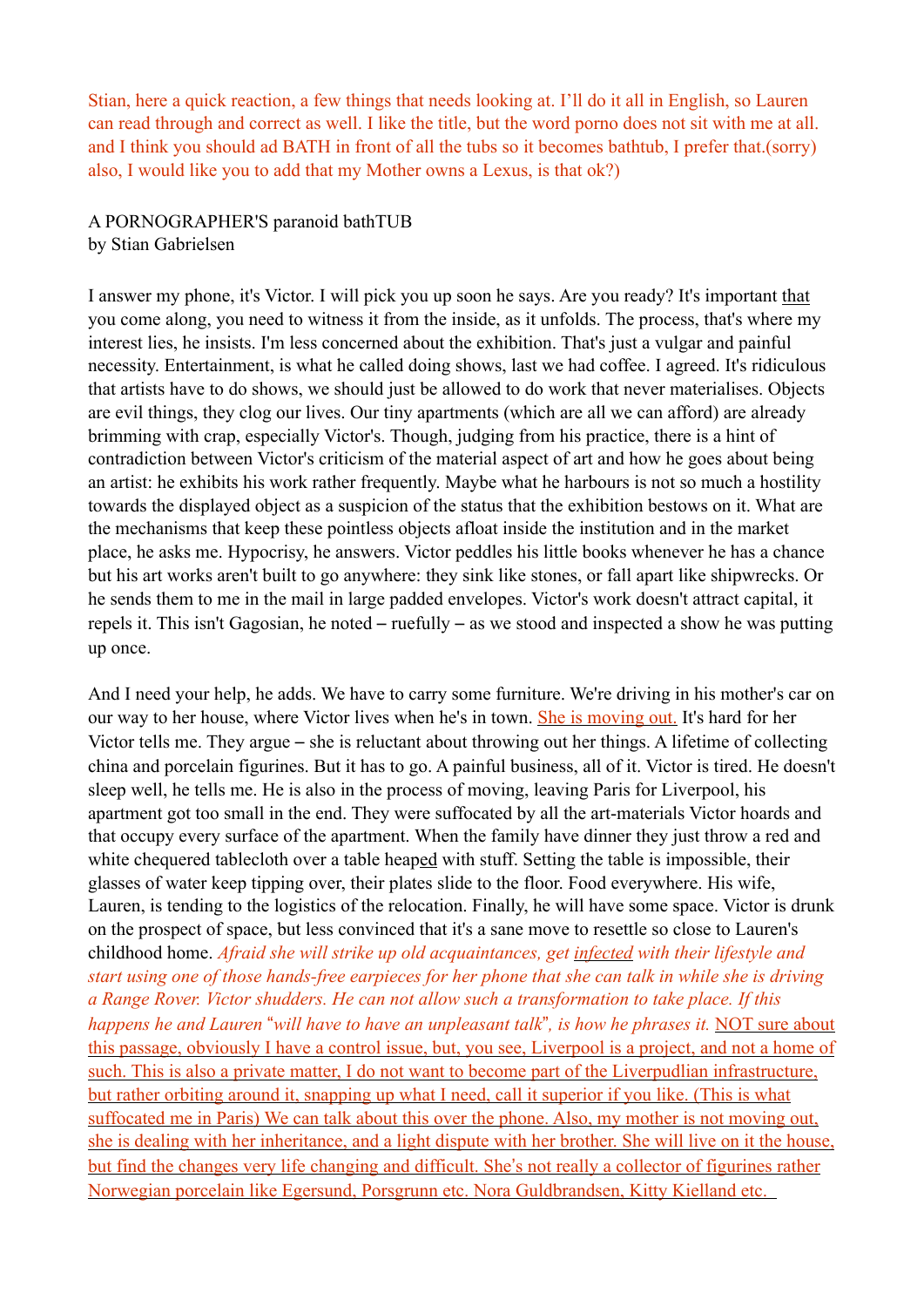Victor is in Norway with their two daughters, on a vacation of sorts, working on his upcoming exhibition at Fotogalleriet, which he wants me to write an essay for. They just returned from visiting his brother's family. Victor complains about their diet. Victor GAVE HIM (I gave him an old weber, and it got rusty, that is why he threw it away) GRILL? is it not a BARBECUE bought him a coal grill the other year, but his brother threw it out. He prefers his gass-grill. Victor gives a detailed account of the food that his brother prepares on this gas-powered monster. (They dont eat only cheap stuff, and not at all every day, no) Cheap frozen hamburgers brought from Sweden. He places their grey, flaccid corpses in rows so close they almost overlap, then he cranks up the flames and closes the lid and lets them broil in their own smog until they're black. Christ all mighty, As you can understand I don't want to harm my brother with my opinionated eating habits, when I told you this I was fed up with my life situation of not having a home and I never thought it would end up in your essay, maybe we should look at this? Also, this Norwegian syndrome of freezing Swedish food is of great interest. The freezer is a problem that the people, the norwegian people can identify with, Synnøve's images and what I am trying to do only reach a handful of people. This is why I stole my Mums freezer for the Kunstnernes Hus installation, to highlight meat hoarding with art hoarding, I see it as the same thing, the same decease if you like.

At his mother's I notice how every time I stop by the house it's a little emptier. Every time I visit another room has been cleared out. A new piece of antique furniture is sitting in the garage waiting to be picked up by someone who has responded to an advert on finn.no. It's July, warm. Victor gives me a tour of the basement where his mother's many collected items used to sit on the shelves. All gone now. The piece of furniture Victor wants me to carry is not his mother's. It's an old chest of drawers that used to belong to the Norwegian artist Synnøve Anker Aurdal. A treasure Victor calls it. Some cynical opportunists are dying with envy.

*, they wish it was theirs. They are trying to sneak their greedy fingers into the drawers. They are conspiring against him, against Aurdal's daughter. Wanting to usurp Aurdal's estate to further their own gains. But Victor is onto their schemes, they'll be allowed nowhere near his precious bureau as long as he can help it. Though it's not really his. He has only borrowed it to use it in his exhibition.* What we could lean towards is writing/entering ownership and the use of other people. Like discovering someone, an artist for your own benefit, limelight-hypocrisy etc. It also feels like fragments from something overheard, you know, bicthing about someone you don't even know, an that evil envy that comes across. (I also think that I understand or even know the root of it all, I tell you over the phone.)

What will happen to it after the exhibition? Victor wonders. The bureaucrats is what will happen. The bureaucrats will dismantle it and bury it in some vault. The beautifully innocuous, light brown bureau thrown in a dumpster and the contents filed away in large archival cabinets never to be seen in public again. That's how we Norwegians treat our national heritage, Victor laments. Victor's show will offer a rare opportunity for an encounter with the contents of Aurdal's bureau. Victor's shows often function as stopovers for things that are disappearing. He rails about the indecency of this disappearance. There isn't room for it all, he realises that, but that doesn't mean you should waive an opportunity to shake your fist against the organizing forces of society, whether it's the logic of bureaucracy as in the case of absence of proper care for our cultural heritage (for Aurdal's holiday photos) or the logic of capital that tramples everything and turns it into grey hamburgers. I feel a nervous sweat break out as I realise that I have unwittingly become Victor's henchman in this paranoid crusade.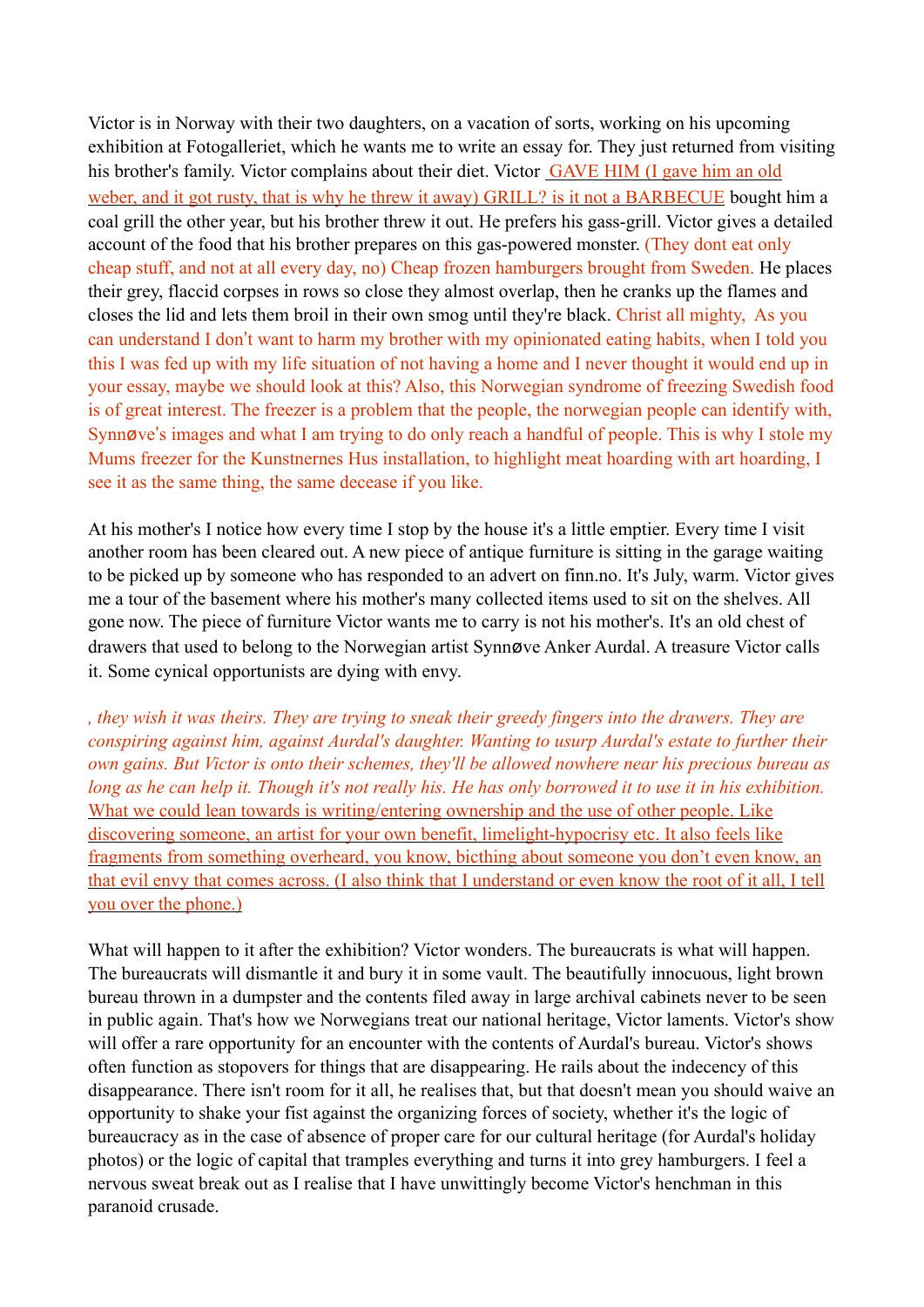I don't know what this is, what it's worth, he admits a moment later as we rummage through the drawers' contents: stacks on stacks of old photographs of Aurdal and her friends and family as well as old documentation of her work, a few newspaper-clippings, old fan letters and postcards. Nonetheless he's been trying to get the National Museum interested, with no luck. They've failed to live up to their responsibility. As expected, a hopeless, derelict institution, he complains. There are pictures of Aurdal and the Norwegian painter (ARTIST might be a better description of) Ludvig Eikaas, her second husband. There's also an envelope with pictures of Eikaas on a trip to Iceland with his friend Jan Otto Johansen. Victor flicks through it and holds up a picture of Ludvig Eikaas standing in what I take to be a geyser with water up to his big belly playing the violin, Jan Otto Johansen's smiling, ruddy face is bobbing in the water next to him. I suspect the photo will enjoy a central seat in Victor's display. You could mention the bear hunt images, but we should focus on Synnøve's images though. Also, this chest of drawers has been gone trough by Siri, so the content is also leftovers. What was overlooked or not loved, even better not needed.

Here, narcissism is good, but I did say or mean self-obsessed, same thing I guess, but I prefer self obsessed. Also the control she had, I can recognise that. She was in control of her life / career, also her great, big signatures, we should do something on that.

Many of the photos show Aurdal, ageing, posing in front of her tapestries. The narcissism! Victor exclaims. He is also a narcissist he admits there's a connection there. Maybe that's what resonates he ponders. There's even documentation of her work here that Victor himself has taken. Back in the nineties when he was a photographer, before he decided to be a contemporary artist instead.

*He was making way too much money as a photographer, then all of a sudden nothing. If he wasn't making any money he might just as well call himself an artist, and try to pass his commercial ineptness off as intentional.* This is not correct, but I do like it. I like the thought that someone will think that I have been rich, and that what you write is the truth. I think we should look at this. not sure it is needed anyway.

Victor tells me about some old milk-crates he stole once, before he was rich (and then became poor again), so he would have something to store his photo-equipment in. They will be part of the show, the empty crates. I note that Victor's intentions as usual seem wavering. On the one hand, he's overly invested in the material contained in his treasure chest, enthusiastic even. On the other hand he's dissuasive as to its potential or value. He is a hoarder and social pornographer toying with the idea that the material he is drawn to is somehow more than a means to satisfy his curiosity, looking for ways to extract this surplus, then occasionally struck by the futility of the effort he lapses back into a kind of complacent formalist fascination with emptied out containers. Before we leave he retreats to the kitchen and quickly draws four, lines with a wide, blue felt tip marker on one of his mother's old **MUSSLEMALET EGERSUND** china plates. He hands it to me – a gift. (Strå mønster)

It's the first day of installation and Victor has invited me to come by and have a look. The show is in process, and this process needs to be observed. The essay I'm supposed to write will have to detail the process, Victor insists, that is where the work is invested, it's what he cares about. That and the empty bureau. A few large mdf boards resting horizontally on a forest of saw-bucks occupy most of the gallery space. Leading to the office area, where Victor, his assistant, technicians and gallerists are all seated around a big table having lunch, is only a narrow passage along one of the walls.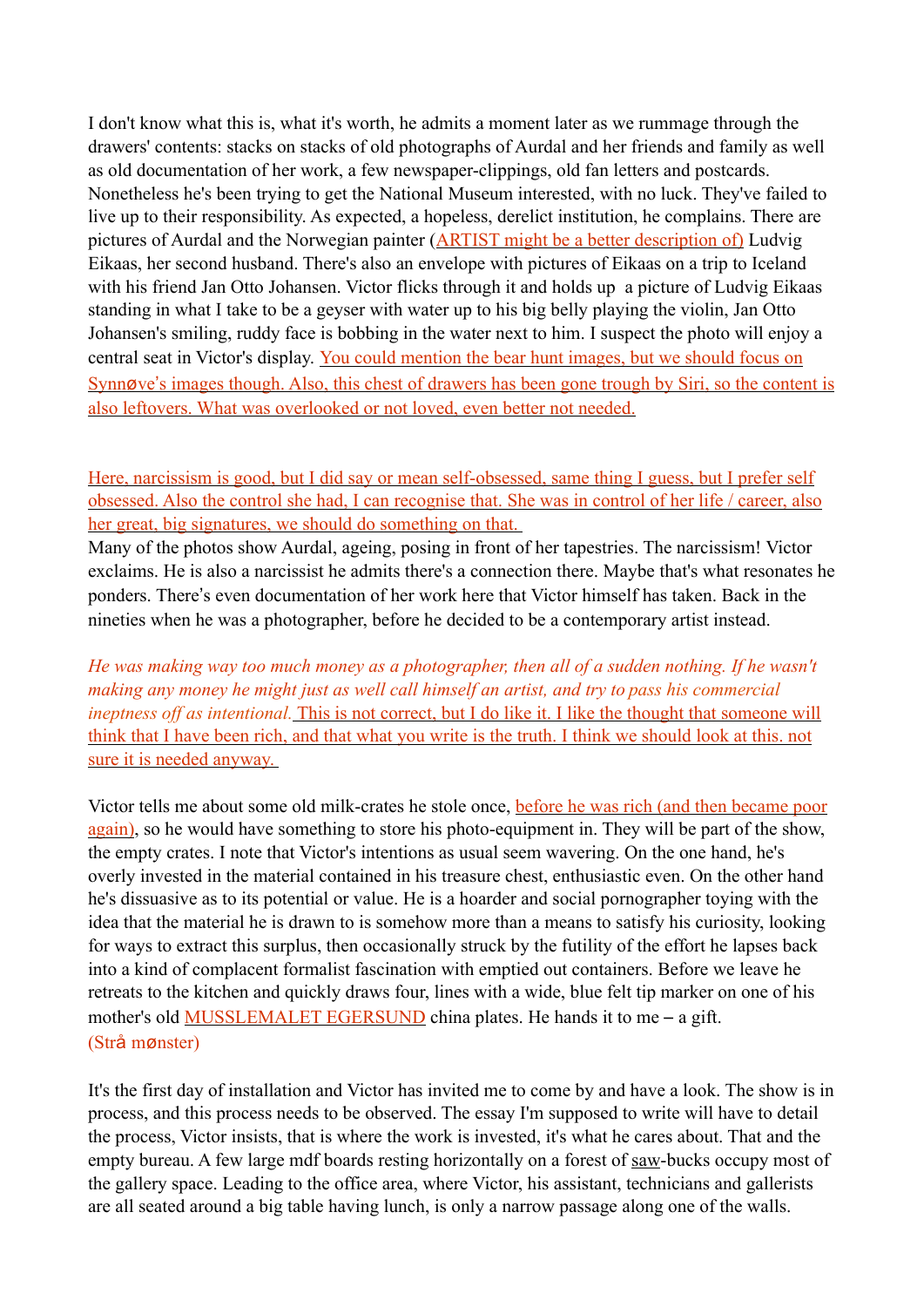Victor gets up and greets me heartily. Gives me a hug. Hand the man a slice of bread! he commands. And coffee! He needs coffee, he is a writer! I sit down and soon everyone is busy again. Victor oversees the plastering of a series of posters that depict Synnøve Anker Aurdal's bathtub. Superimposed on the tubs is a picture of Victor multiplied to make it look like he is marching in lockstep with himself. A hilarious faux-austere army of clones. This is so stupid, he says ponderously, looking up at the freshly glued posters. It's important to recognise that we are stupid, that I'm stupid. That's why I put them up there, Victor confides. I agree. Art needs to admit its inanity, wear it on its sleeve. Why should we pretend anymore? Along the lower edge of the row of posters Victor staples old receipts and lottery tickets, the printout of a cheeky email sent to him by a journalist, a picture of a man who has a hole in his face in place of a nose. The border tells a flimsy, scattershot narrative of petty cash, dice rolls and private grievances, the story of a poor, embittered fool, flaunting his lacks while waiting to be struck rich by dumb luck, stirred up in sad little fragments, like the intimate filth you have clinging to your skin and that float to the surface once you sink back in the tub. The tub would be a fitting metaphor for Victor's mode of art making, his interest in what resides closest to the person. What sits beneath their image, clings to their skin, kept out of sight so as not to march onto the battlefield of representation. Victor traffics in the unmanageable, embarrassing and desperately quotidian assemblages that we all lug around. He is an enemy of the oeuvre. The oeuvre is the negation of a story told from the point of view of the bathtub. It's the abominable (wo)man-as-portfolio. The oeuvre never mentions the bathtub. It disentangles the art from everything else, puts it on show and into circulation.

Two days before the opening I stop by Fotogalleriet again to see how things are coming together. I strike up a conversation with one of the girls who runs the place. I don't notice at first but as we talk a piercing, high pitched sound, gradually makes itself known. I ask the gallerist what it is. It's Victor's work, she says. His work? Yes, she says, his work. She seems annoyed, but tries to mask her irritation with a smile. He insisted, she adds, cocking her head and letting her lips tighten. It's not the only example I know of where Victor has created unpleasant working conditions for his gallerists. In his last show in Paris he removed all the windows of the gallery in January. I look around and try to spot the speakers. The sound comes from the adjoining room, the girl informs me. Turns out the tortuous sound hails from a malfunctioning slide-projector in the small room adjacent to the main exhibition space. The room houses a chorus of slide projectors noisily eating their way through a series of slides from a now discontinued set of art historical narratives that gave an overview of art from the reformation to today. On the wall are printouts from a press release of a show Victor did in Paris with the same slides. Here he complains about the discontinuation of the series and how it is now impossible to obtain reasonably priced copies. Another chance to rail not missed. But this slide-sideshow also acts alongside his display of Aurdal's photos as a means to underscore what his display of Aurdal is not. The word piercing, I thought for a moment that you talked about a pierced ear. Maybe - high pitched, piercing sound?? the connection with the Paris show is well observed, and I really like that.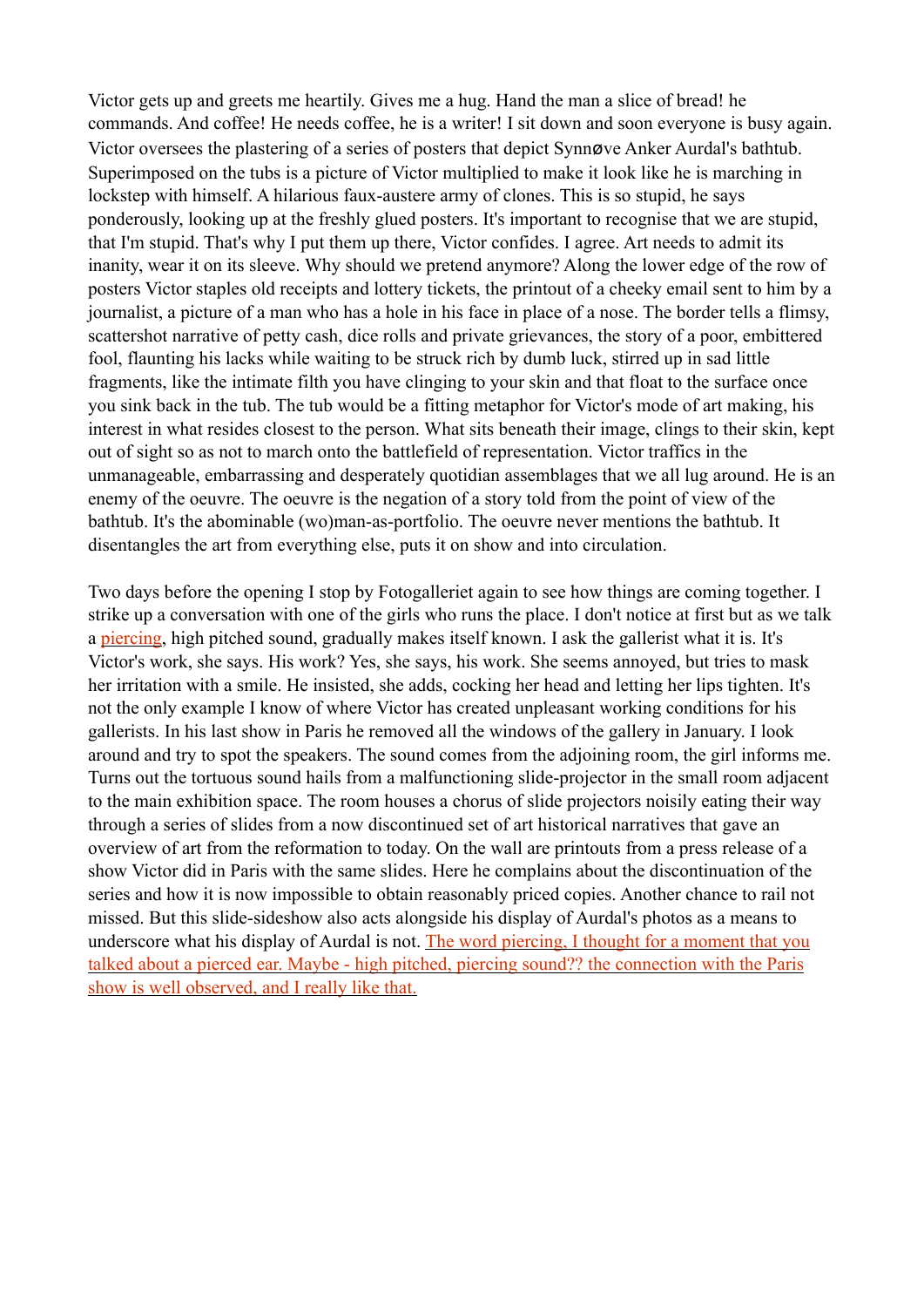Regarding *Setting a few things straight*, looking at this know, black on white I come to understand that only I can set things straight, the things that I think needs setting straight. Also, it is very ambitious of me to ask you to do this. So what you have written is very good, makes me think about what I say or demand, I like that. sharp.

Victor tells me that when I write the essay for his show I should take the opportunity to set a few things straight, but he isn't specific about what exactly should be set straight. I take it he wants me to say something critical about how Aurdal's estate is being handled, but I'm reluctant to join his ranks on this mission, not even sure what the crimes are that we are out to punish. Victor also wants me to dwell on the materiality of the show, to capture and detain these objects through observation. To slow down the disappearance to which they are bound, now that the National museum has ignored his requests. He mumbles something about bureaucrats again and refers to Aurdal's tapestry of the same name, a work depicting robot-like men in suit and tie. Documentation of this particular work feature prominently among the photos spread out across Victor's gigantic table. As I stare out over the vista created from the contents of Aurdal's bureau, I feel only a vague sense of resignation. Someone's holiday pictures, a woman I've never met. I recognise some of the people, or rather, Victor points them out to me and tells me their names and I recognise the names. Norwegian artists from a previous generation. Victor's display has nothing to do with the artists, though – but it has everything to do with the process of art. Not the process of its creation but the process where its value is created, which takes place once the works leave the production site and enters the site of representation, the gallery, the museum, the market. The artist posing awkwardly in front of her own work on many of the photos echoes Victor's march across the picture of her bathtub in his posters. This superimposition speaks to how art's value is performative rather than intrinsic, I take it. In *Privat. Offentlig. Transit. Arv.*, by symbolically trying to put indisputably private and inartistic images from Aurdal's estate into circulation alongside the ongoing effort to recognise (perform) the value of her artwork proper, material that in no way belong within any sane version of an artist's oeuvre, Victor simply insists on basking a few more minutes in the bathtub before it's Aurdal's turn to be chewed apart inside the wheel of a slide projector. Ultimately I think the display, with its flashing of private pictures and correspondence, insists on conceiving value as tied to an elusive relational context that does not survive mediation (or, in the case of the artist, *oeuvrefication*).

Stian, I like the essay, you're cheeky and you truly enter my private sphere. My pretentious needs, those you have neglected, and I can only thank you for that. Thank you Mr G. I also feel that the essay is not complete, not finished, that the public art crit Stian G is just about to appear towards the end of your writing. And I think the essay works because of that, the show is also a steppingstone. Like Tor Hoff said; *if you paint a painting, that painting should give birth to at least one other, if not two.* Any roads, I'll call you later and we can go through it all. I hope it can go up on to the wall today or tomorrow. let me know when I can call you. xx. V